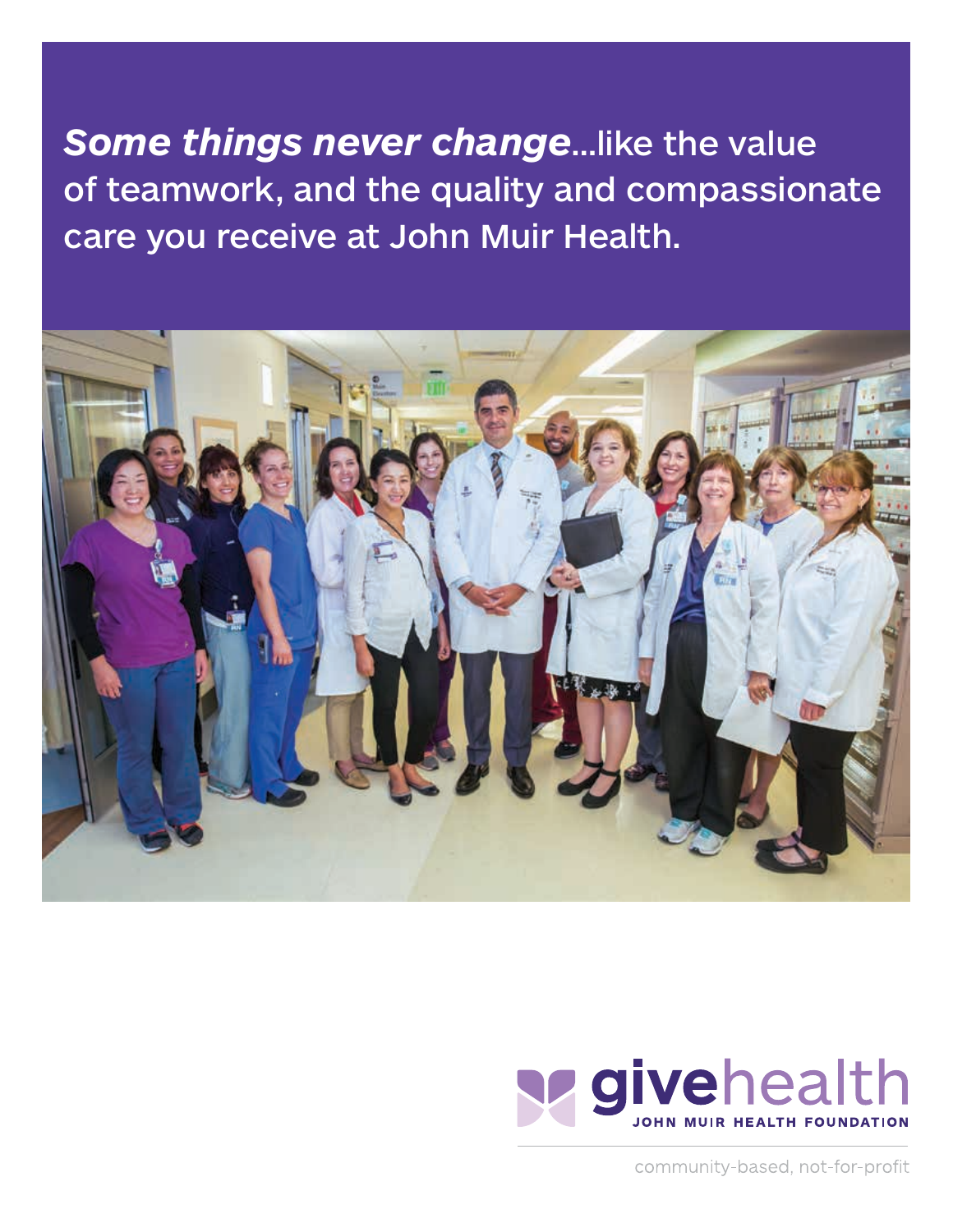

Patsy P. Brown was a very giving person who not only made donations to the John Muir Health Oncology Fund but who also made gifts that will provide guaranteed lifetime income for her family.

**Patsy P. Brown** was a wonderful supporter of John Muir Health's Oncology Program during and after her life. She and her husband, Jack R. Brown, were patients of John Muir Medical Center and both were very grateful for the excellent care they received in the Oncology Department. She was an Occupational Therapist, and had a good understanding of medical care, and he worked for Chevron during his entire career.

Patsy started her relationship with the John Muir Health Foundation in early 1991, just after her husband passed away from cancer. Earlier in life, she lost her only sibling due to ovarian cancer. During Jack's time in the hospital, she developed a close connection to John Muir Health. Even after his passing, she liked to eat at the hospital's cafeteria and was very pleased when the cashier remembered her. Within the first year of her husband's death, she began making regular and consistent donations to the John Muir Health Foundation and expressed that she intended to name the John Muir Health Foundation as the principal beneficiary of her estate.

Clearly, Patsy was a very giving person who not only made donations to the Oncology Department but who also gave in memory of her late husband. Her motivation was to thank all those caregivers for the wonderful and compassionate care both she and her husband received while they were patients at John Muir Health.

Patsy passed away on February 24, 2011. The endowment she created through her estate, in memory of her late husband, will continue to support the Oncology Department at John Muir Health for generations to come.

In addition to creating an endowment at John Muir Health, Patsy continued her legacy of giving to others by creating two Charitable Gift Annuities through her estate.

Through this arrangement, Patsy's family continues to receive lifetime income in the form of fixed annual payments that are partially tax-free. It is truly a "Gift That Gives" and helps John Muir Health to fulfill its mission of providing quality and compassionate care to the community.